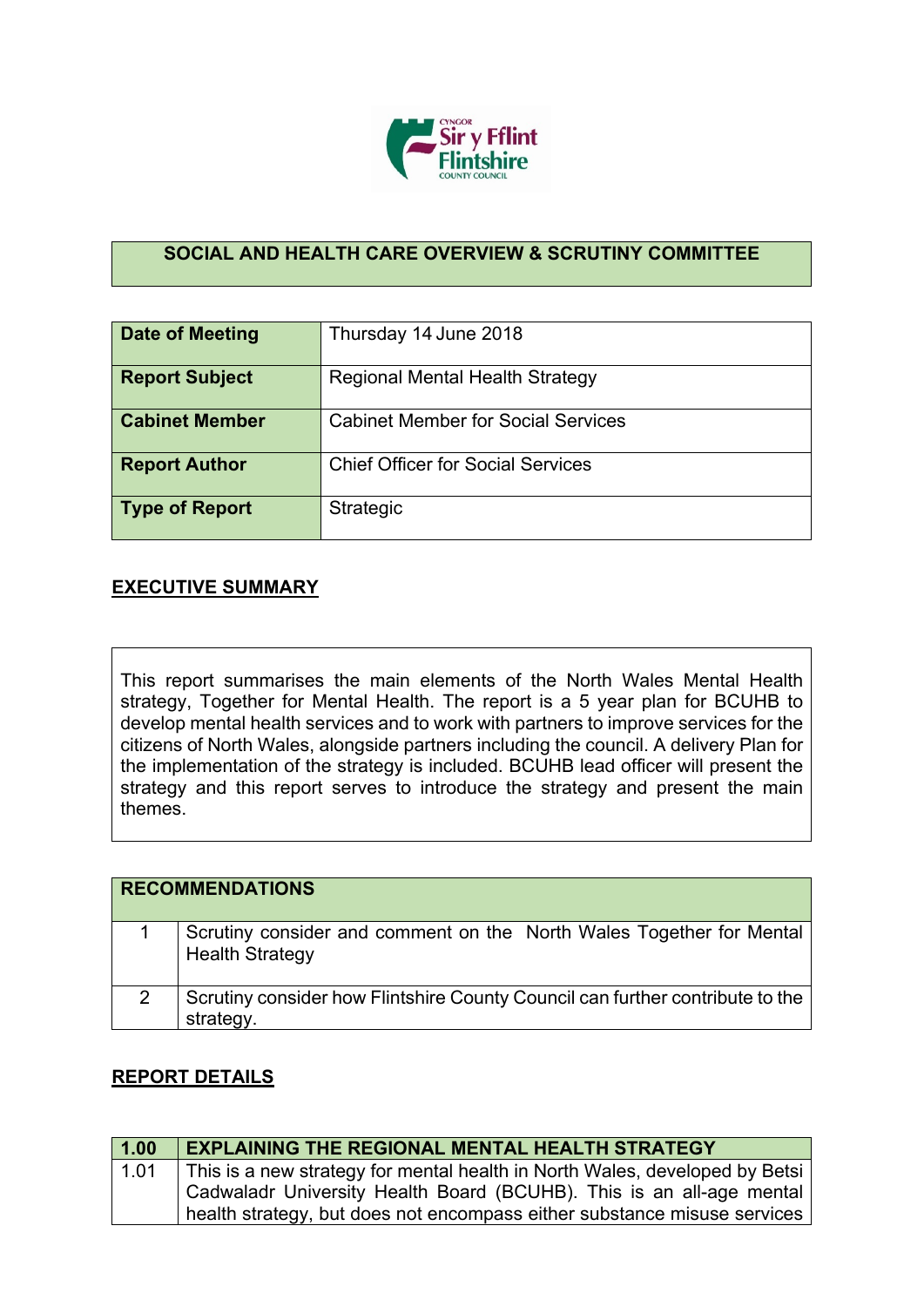|      | or learning disability services. We will develop separate strategies for each<br>of those two services.                                                                                                                                                                                                                                                                                                                                                                                                                                                                                                                                                                                                                                                                                                                                                                                                                                                                                                                                                            |
|------|--------------------------------------------------------------------------------------------------------------------------------------------------------------------------------------------------------------------------------------------------------------------------------------------------------------------------------------------------------------------------------------------------------------------------------------------------------------------------------------------------------------------------------------------------------------------------------------------------------------------------------------------------------------------------------------------------------------------------------------------------------------------------------------------------------------------------------------------------------------------------------------------------------------------------------------------------------------------------------------------------------------------------------------------------------------------|
| 1.02 | This strategy has been coproduced with service user and staff involvement,<br>and prepared in close consultation with our partners in North Wales. When<br>the strategy is approved, we will prepare a detailed action plan for its<br>implementation.                                                                                                                                                                                                                                                                                                                                                                                                                                                                                                                                                                                                                                                                                                                                                                                                             |
| 1.03 | Responsibility for developing and implementing this strategy is shared<br>across three levels, the Mental Health & Learning Disabilities Division within,<br>BCUHB and the wider health and care system including partners such as<br>Local Authorities and Third Sector organisations. Much of what is planned<br>here, to be implemented successfully, will need the active support and<br>commitment of partners working together across North Wales, although,<br>some actions can be taken forward by BCUHB independently.                                                                                                                                                                                                                                                                                                                                                                                                                                                                                                                                    |
| 1.04 | The strategy commits us to adopting six key principles in everything we do:<br>. We will treat people who use our services, and their carers and families as<br>equal partners – all of us must be seen as essential assets in improving the<br>mental health and wellbeing of the communities of North Wales<br>• We will ensure everything we do is as integrated as possible – across<br>disciplines, across agencies, across services - in both planning services,<br>and delivering services. Fragmented care must be replaced by joined-up<br>and continuous care.<br>. We will work to ensure everyone feels valued and respected<br>. We will support and promote the best quality of life for everyone living with<br>mental health problems<br>. We will promote local innovation and local evaluation in how we provide<br>services<br>. We will continually measure our impact on outcomes, within both national<br>and local quality and outcomes frameworks - whether we have improved<br>the lives of people for and with whom we provide services. |
| 1.05 | The strategy confirms our aim to offer a comprehensive range of services<br>which:<br>• Promote health and wellbeing for everyone, focussing on prevention of<br>mental ill health, and early intervention when required;<br>• Provide evidence based interventions for people with common mental<br>health conditions in the community as early as possible.<br>• Are community-based wherever possible, reducing our reliance on<br>inpatient care<br>· Identify and provide evidence based care and support for people with<br>serious mental illness as early as possible;<br>Manage acute and serious episodes of mental illness safely,<br>compassionately, and effectively;<br>• Support people to recovery, to regain and learn the skills they need after<br>mental illness<br>• Assess and provide effective evidence based interventions for the full<br>range of mental health problems, working alongside services for people with<br>physical health needs.                                                                                          |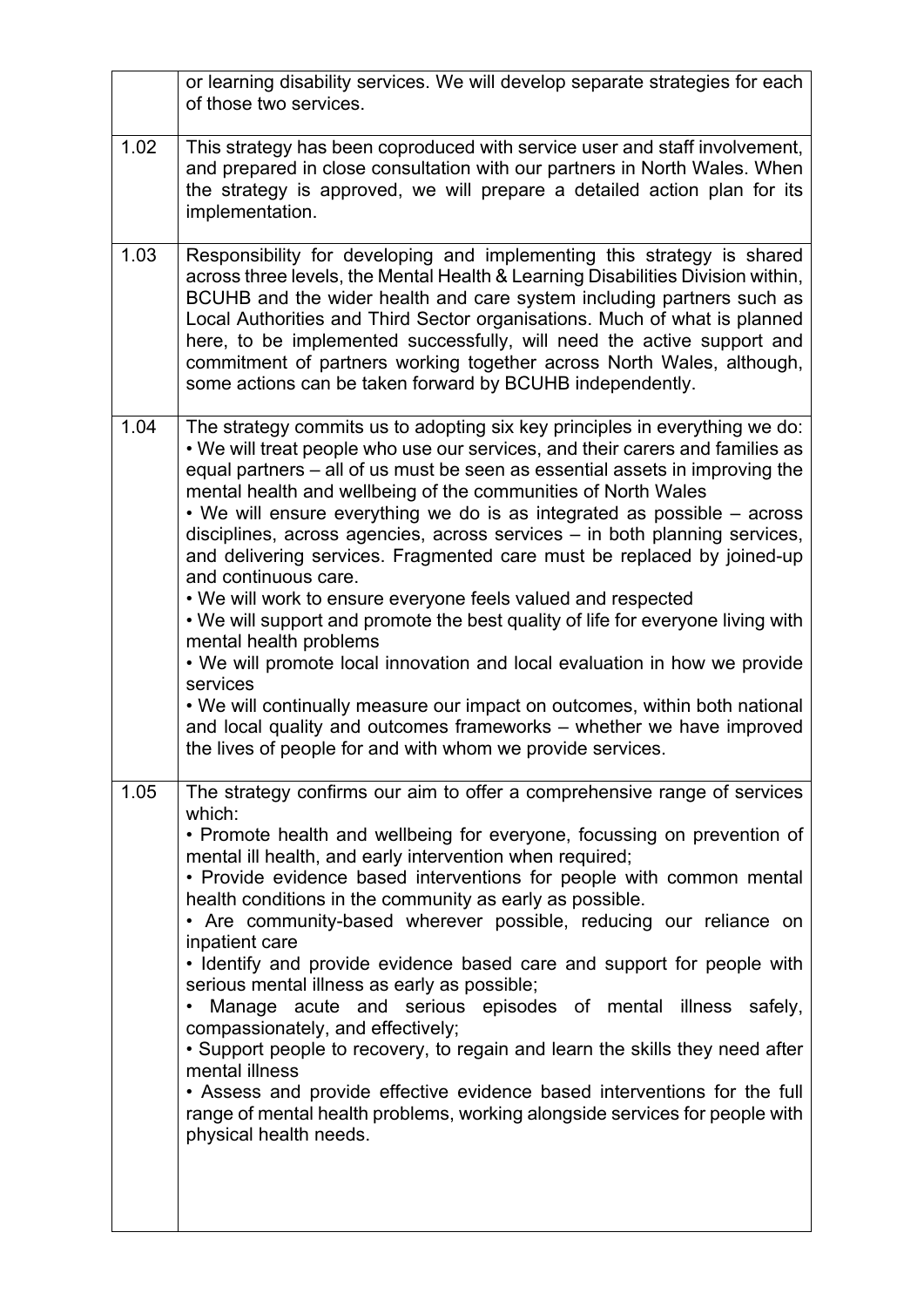| 1.06 | The strategy therefore commits us to a wide range of specific actions and<br>ambitions. Significant amongst those are:<br>• New services and approaches will be available to promote good mental<br>health: promotion of the five ways to wellbeing; schools-based programmes;<br>employer-based approaches; welfare rights and money advice<br>• A Family approach will be taken ensuring all are attended to and the assets<br>of the family and community are valued<br>• Peer support and other services will be available as a step-down option<br>from statutory community care<br>· Social prescribing will be more widely available, promoting access to<br>education, exercise, personal and creative development.<br>• We will improve the availability of a range of psychological therapies,<br>including online therapeutic interventions<br>• People experiencing first episode psychosis will have access to the full<br>range of NICE-approved interventions, this is a joint model Adult Mental<br>Health and CAMHS for young people aged 14 - 25years<br>• There will be alternatives available to inpatient admission for those able to<br>manage safely in more intensive community situations<br>• All ward environments will be fit for purpose, safe and humane<br>. Information about patients' history, and care and treatment plans will be<br>available in real-time to all staff working with them<br>• There will be a realistic and sustainable fit between our service<br>commitments, and the numbers and skills of staff to deliver them<br>• We will ensure full and effective governance of both our commissioned<br>services, and those we directly provide. |
|------|--------------------------------------------------------------------------------------------------------------------------------------------------------------------------------------------------------------------------------------------------------------------------------------------------------------------------------------------------------------------------------------------------------------------------------------------------------------------------------------------------------------------------------------------------------------------------------------------------------------------------------------------------------------------------------------------------------------------------------------------------------------------------------------------------------------------------------------------------------------------------------------------------------------------------------------------------------------------------------------------------------------------------------------------------------------------------------------------------------------------------------------------------------------------------------------------------------------------------------------------------------------------------------------------------------------------------------------------------------------------------------------------------------------------------------------------------------------------------------------------------------------------------------------------------------------------------------------------------------------------------------------------------------------------------------------------------|
| 1.07 | BCUHB will aim to develop closer and stronger working relationships with<br>all partners to ensure the successful implementation of this strategy.                                                                                                                                                                                                                                                                                                                                                                                                                                                                                                                                                                                                                                                                                                                                                                                                                                                                                                                                                                                                                                                                                                                                                                                                                                                                                                                                                                                                                                                                                                                                               |
|      |                                                                                                                                                                                                                                                                                                                                                                                                                                                                                                                                                                                                                                                                                                                                                                                                                                                                                                                                                                                                                                                                                                                                                                                                                                                                                                                                                                                                                                                                                                                                                                                                                                                                                                  |
| 1.08 | The strategy is taken forward by a steering group chaired by the Vice Chair<br>of the Health Board, Margaret Hanson. The Chief Officer for Social Service<br>sits on this board. The overall governance for the strategy is also taken<br>forward by the Regional Partnership Board, a statutory board set up under<br>Part 9 of the Social Services and well-being Act., on which the Cabinet<br>Member for Social Service sits, supported by the Chief Officer for Social;<br>Services.                                                                                                                                                                                                                                                                                                                                                                                                                                                                                                                                                                                                                                                                                                                                                                                                                                                                                                                                                                                                                                                                                                                                                                                                        |
| 1.09 | Lesley Singleton is the lead officer in BCUHB for the strategy and will<br>present the report to committee                                                                                                                                                                                                                                                                                                                                                                                                                                                                                                                                                                                                                                                                                                                                                                                                                                                                                                                                                                                                                                                                                                                                                                                                                                                                                                                                                                                                                                                                                                                                                                                       |

| 2.00 | <b>RESOURCE IMPLICATIONS</b>                                         |
|------|----------------------------------------------------------------------|
| 2.01 | None specifically arising for the council, arising from this report. |

| 3.00 | <b>CONSULTATIONS REQUIRED / CARRIED OUT</b>                                                                                                                                                                                                                                                                                                                                                                       |
|------|-------------------------------------------------------------------------------------------------------------------------------------------------------------------------------------------------------------------------------------------------------------------------------------------------------------------------------------------------------------------------------------------------------------------|
| 3.01 | Extensive consultation was taken forward by BCUHB officers concerning<br>the completion of this stagey, including discussion at the Regional<br>Partnership Board. The discussion with scrutiny committee will be a further<br>important phase of this consultation, extensive consultation with service<br>users, carers and the third sector agencies have been a feature of the<br>development of the strategy |